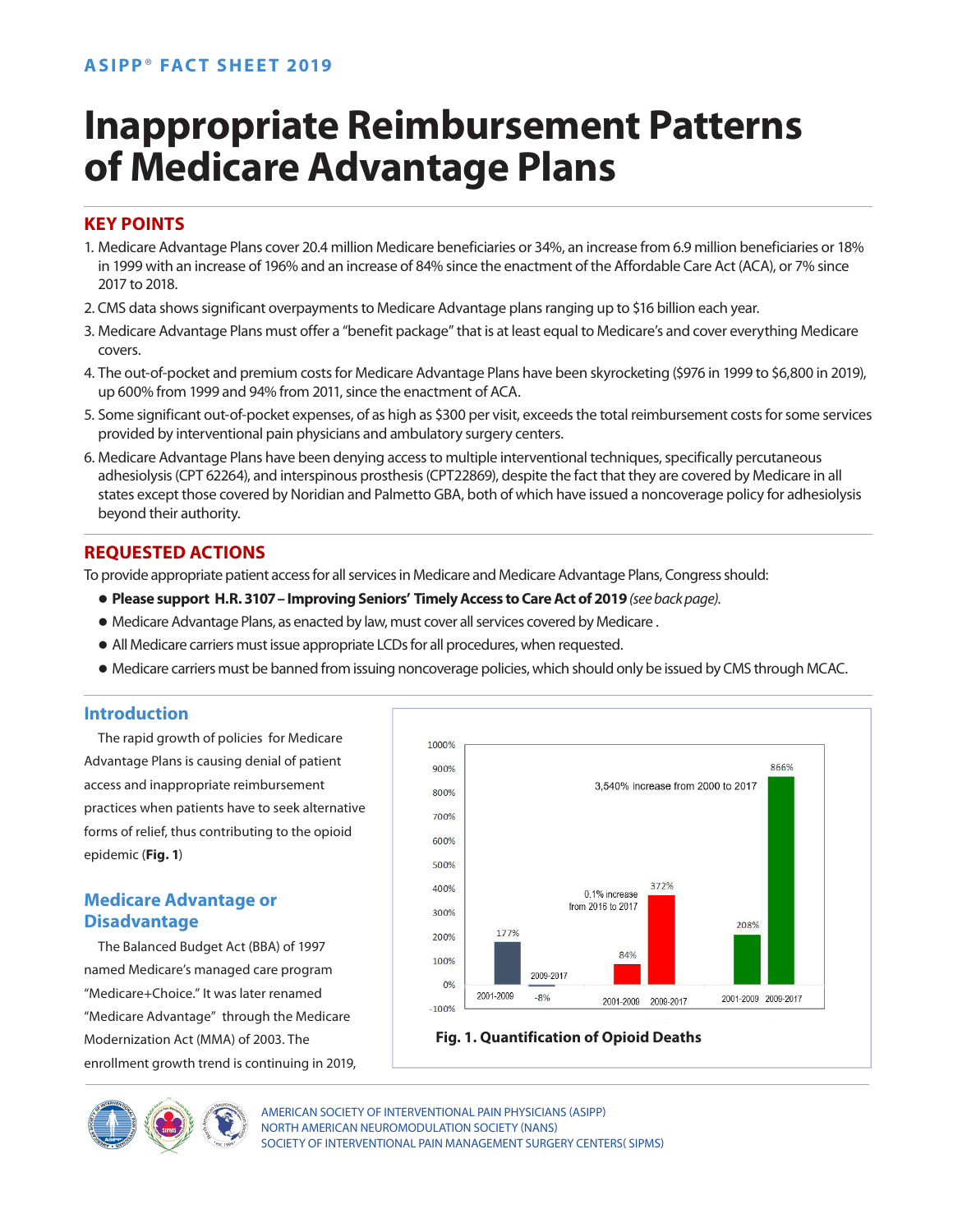## **ASIPP**® **FACT SHEET 2019**

#### **Inappropriate Reimbursement Patterns of Medicare Advantage Plans** *(continued)*

and has occurred despite reductions in payments to plans enacted by the Affordable Care Act of 2010 (ACA), (**Fig. 2**). However, the plans have been given the opportunity to increase out-of-pocket limits for Medicare Advantage Plan enrollees. Thus, the 1999 out-of-pocket limit of \$976 is now over \$6,800 in 2019, an increase of 600% (**Fig. 3**). These expenditures are on top of the increases in cost-sharing for Part B drug benefits.

Since the ACA was passed in 2010, Medicare Advantage enrollment has grown 71%. As of 2018, one in 3 people with Medicare (34% or 20.4 million beneficiaries) is enrolled in a Medicare Advantage Plan (**Fig. 2**). Medicare Advantage has increased from an 18% proportion of Medicare beneficiaries in 1991 (6.9 million beneficiaries) to 34% in 2018 (20.4 million beneficiaries).

The share of Medicare beneficiaries in Medicare Advantage Plans ranges across states from 1% to over 40% and across counties from less than 1% to more than 60%.

#### **Overpayment Saga**

In the past three years, health insurers overcharged Medicare by almost \$30 billion.



- Medicare Advantage Plans must offer a "benefit package" that is at least equal to Medicare's and cover everything Medicare covers.
- All Medicare Advantage Plans are required to limit out-of-pocket costs for Parts A and B to approximately \$6800 per year as of 2019.



NOTE: Includes cost plans as well as Medicare Advantage plans. About 61 million people are enrolled in Medicare in 2018.<br>SOURCE: Kaiser Family Foundation analysis of CMS Medicare Advantage enrollment files, 2008-2018, and

**Fig. 2. Enrollment in Medicare Advantage Plans has steadily increased since 2004.**



separatety).<br>SOURCE: Kaiser Family Foundation analysis of CMS Medicare Advantage enrollment and landscape files, 2011-2018.

**Fig. 3. Average annual out-of-pocket limit for enrollees in Medicare Advantage Plans.** 

#### **Present Issues for IPM: Denial of Access**

Medicare Advantage is denying multiple procedures with unreasonable explanations. We request Congress take action for Medicare Advantage Plans to cover all the services covered by Medicare as dictated by law, and all carriers to issue Local Coverage Determinations (LCDs).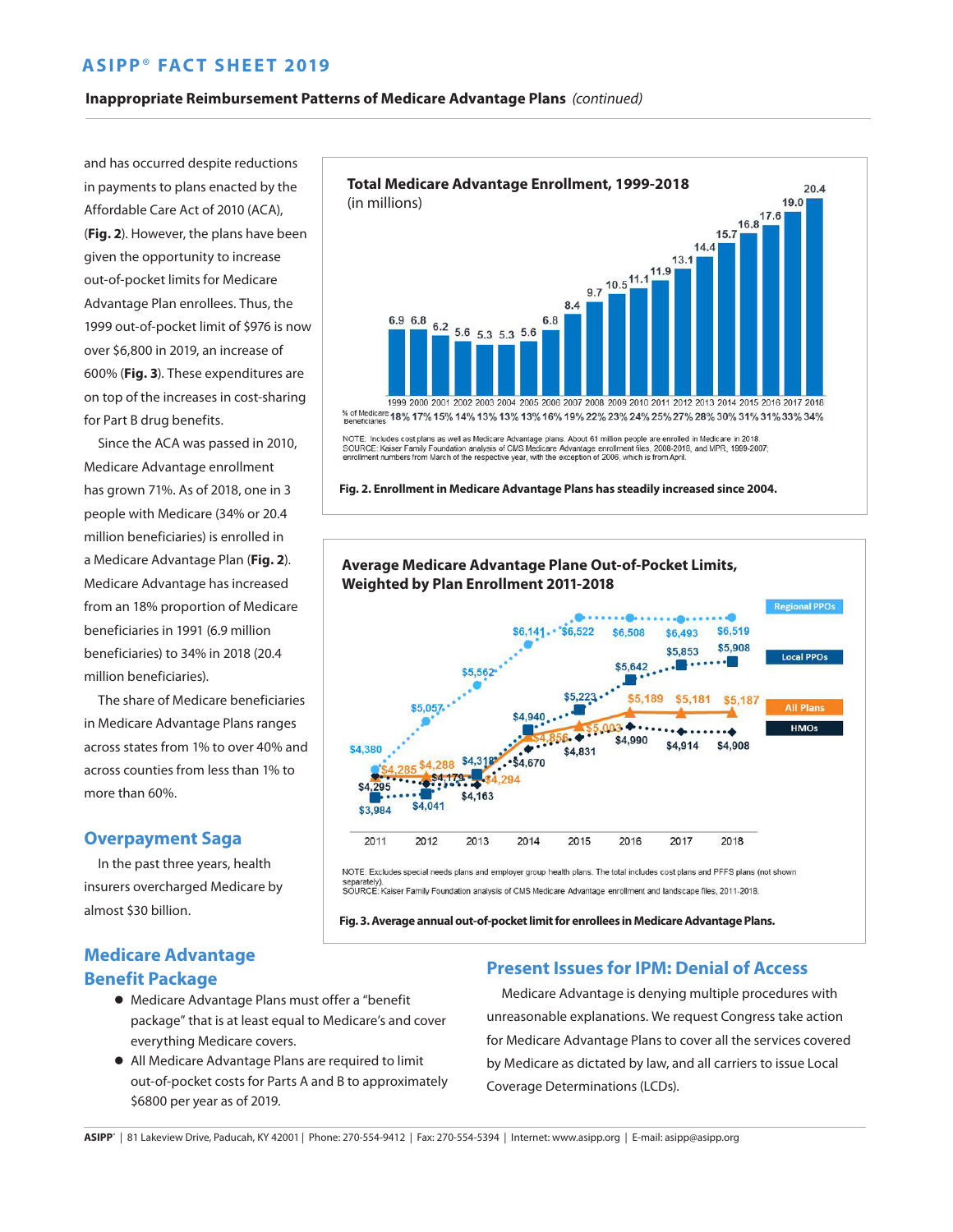## **ASIPP**® **FACT SHEET 2019**

#### **Inappropriate Reimbursement Patterns of Medicare Advantage Plans** *(continued)*

We also request that Congress should take action against MACs issuing National Coverage Determinations (NCDs) beyond their authority, such as Noridian and Palmetto GBA, which have issued NCD for percutaneous adhesiolysis despite significant evidence for the effectiveness and safety of the procedure.

#### **Interventional Pain Management Techniques**

Interventional pain management techniques are minimally invasive procedures including, percutaneous precision needle placement, with placement of drugs in targeted areas or ablation of targeted nerves; and some surgical techniques such as laser or endoscopic diskectomy, intrathecal infusion pumps and spinal cord stimulators, for the diagnosis and management of chronic, persistent or intractable pain.

## **Quoted Reasons for Denying Access and Inappropriate Reimbursement**

Medicare Advantage Plans claim these treatments are:

- Experimental and investigational
- They do not have LCDs
- Deny all appeals and ask to follow the Web site
- Refuse to follow the terms of the contracts and push physicians out of network

#### **Medicare Advantage Plans: Integrity Manual**

The basic rule as shown in Chapter 4 of the Medicare Managed Care

Manual describing benefits and beneficiary protections, Section 10 (Introduction) and Section 10.2 (Basic Rule) shows:

Failure to provide these services may be considered as discrimination under Section 10.5.2 (Anti-Discrimination) based on race, color, national origin, medical history, claims experience, and disabilities. The Centers for Medicare and Medicaid Services (CMS) is also obligated to review for discrimination and steering. Thus, the procedure is covered.

#### **Lack of Medicare Local Coverage Policies**

Local coverage determination (LCD) policies are policies used to make coverage and coding decisions in the absence of specific statutes, regulations, national coverage policy, national coding policy, or as an adjunct to a national coverage policy.

Identification of a need for an LCD is based on a validated widespread problem identified for potentially high-dollar or highvolume services, to assure beneficiary access to care, or when frequent denials are issued or anticipated.

Thus, LCDs are not essential for each and every procedure. Consequently, there are no LCDs in any state in the United States or Puerto Rico for some procedures. All Medicare fee-for-service programs reimburse these procedures without an LCD, despite a multitude of requests from the providers to issue LCDs. The refusal by Medicare carriers is based on the fact that it does not meet the criteria for an LCD with any widespread problem, high-dollar amount, or billing issues.

## **H.R. 3107 Improving Seniors' Timely Access to Care Act of 2019**

(information on following page)